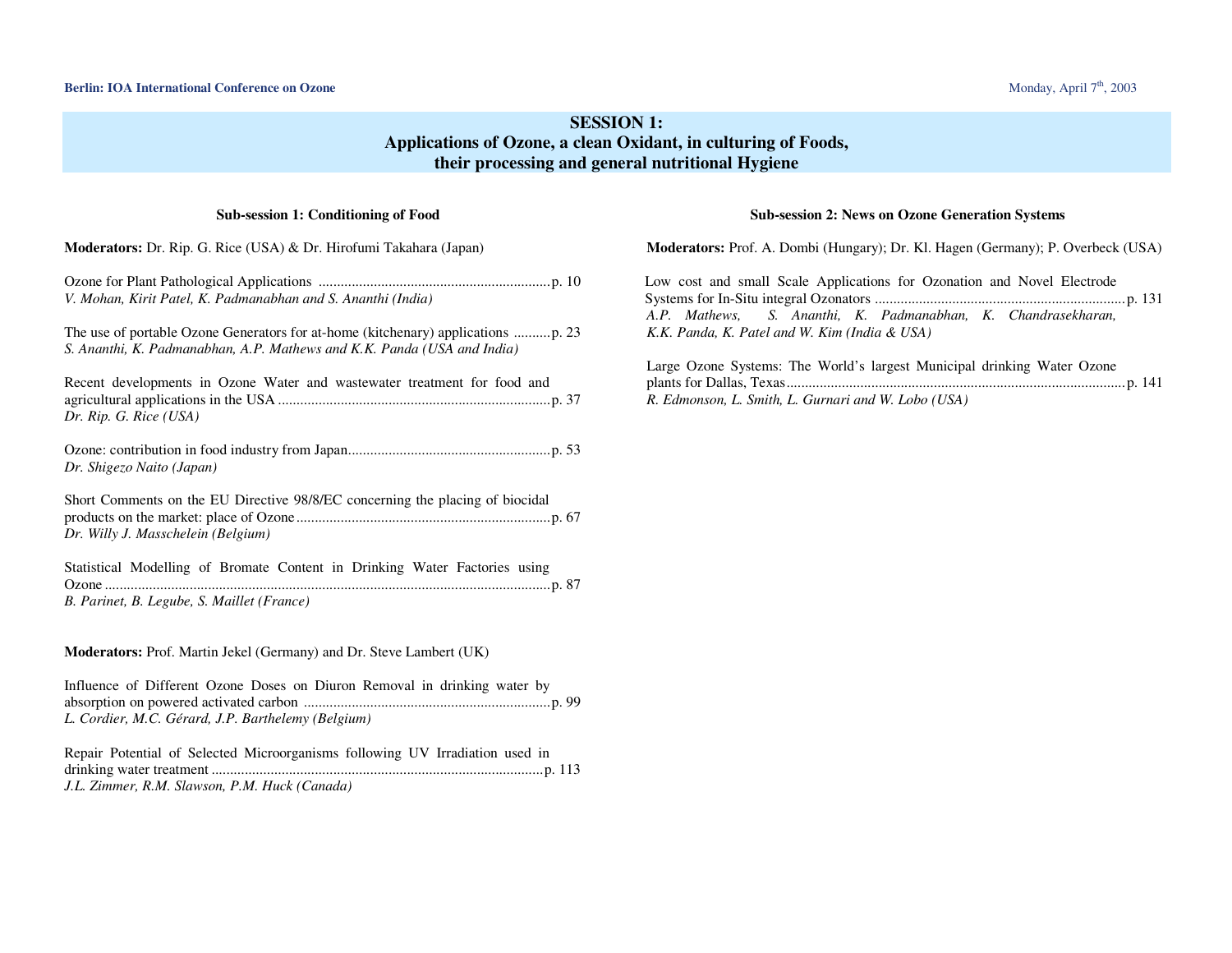# **SESSION 2: Ozone: a clean Oxidant in Waste Water Treatment, Sludge conditioning and Pulp and Paper Bleaching**

#### **Moderators:** Prof. J. Kallas (Finland) & Prof. P. Huck (Canada)

Study of Competition for Ozone between soluble and particulate Matter during activated Sludge Ozonation .....................................................................................p. 155 *Damien Cesbron, Stéphane Déléris, Hubert Debellefontaine, Michel Roustan, Etienne Paul (France)* 

Ozonation and activated Sludge combined Process. An innovative process for the reduction of sludge production in activated sludge plant: BIOLYSIS® 0 ................p. <sup>171</sup> *Stéphane Déléris, Valéry Geaugey, Thierry Lebrun (France)* 

Injection of ozone to reduce sludge in an industrial Waste Water Treatment Plant p. 181 *J. Schwerdt, J. Parmentier (Switzerland & Belgium)* 

Ozone/UV/H<sub>2</sub>O<sub>2</sub> – Single processes or AOP-applications for Wastewater treatment ..................................................................................................................p. 189 *A. Ried, J. Mielcke, M. Kampmann (Germany)* 

Enhanced reaction rate in an in-Situ Ozone Generator and Reactor for Wastewater Treatment ................................................................................................................p. 203 *K.K. Panda, A.P. Mathews, S. Ananthi and K. Padmanabhan (India & USA)* 

**Moderators:** Dr. J. Nawrocki (Poland), Dr. E. Chauveheid (Belgium)

Catalytic Ozonation for advanced Treatment of Industrial Wastewaters.................p. 217 *Sylvie Baig, Francoise Petitpain (France)* 

Dye's Colour Removal by O3 and H2O2: some Aspects and Problems....................p. 231 *Ryszard Tosik (Poland)* 

Aerobic Bio-oxidation combined with Ozonation in Pulp and Paper Mill Wastewater and phenolic Wastewater Treatment ...................................................p. 247 *I. Kamenev, A. Viiroja, J. Kallas (Finland)* 

**Moderators:** Prof. B. Legube (France), Prof. Joon Woon Kang (Taiwan)

Advanced Effluent Treatment in the Pulp and Paper Industry with a combined Process of Ozonation and fixed Bed Biofilm Reactors.............................................p. 265 *Pierre-André Liechti, Rudolf Jenny, Christian H. Möbius, Alfred Heible, Wolfgang Schlayer (Switzerland & Germany)*

State of the Art Ozone Systems for Pulp bleaching at VCP Jacarei and Paper Mill Effluent Treatment at Lang Paper Mill.............................................................p. 283 *Stephan. Rau, Marco Rosner, O. Lange (Germany)*